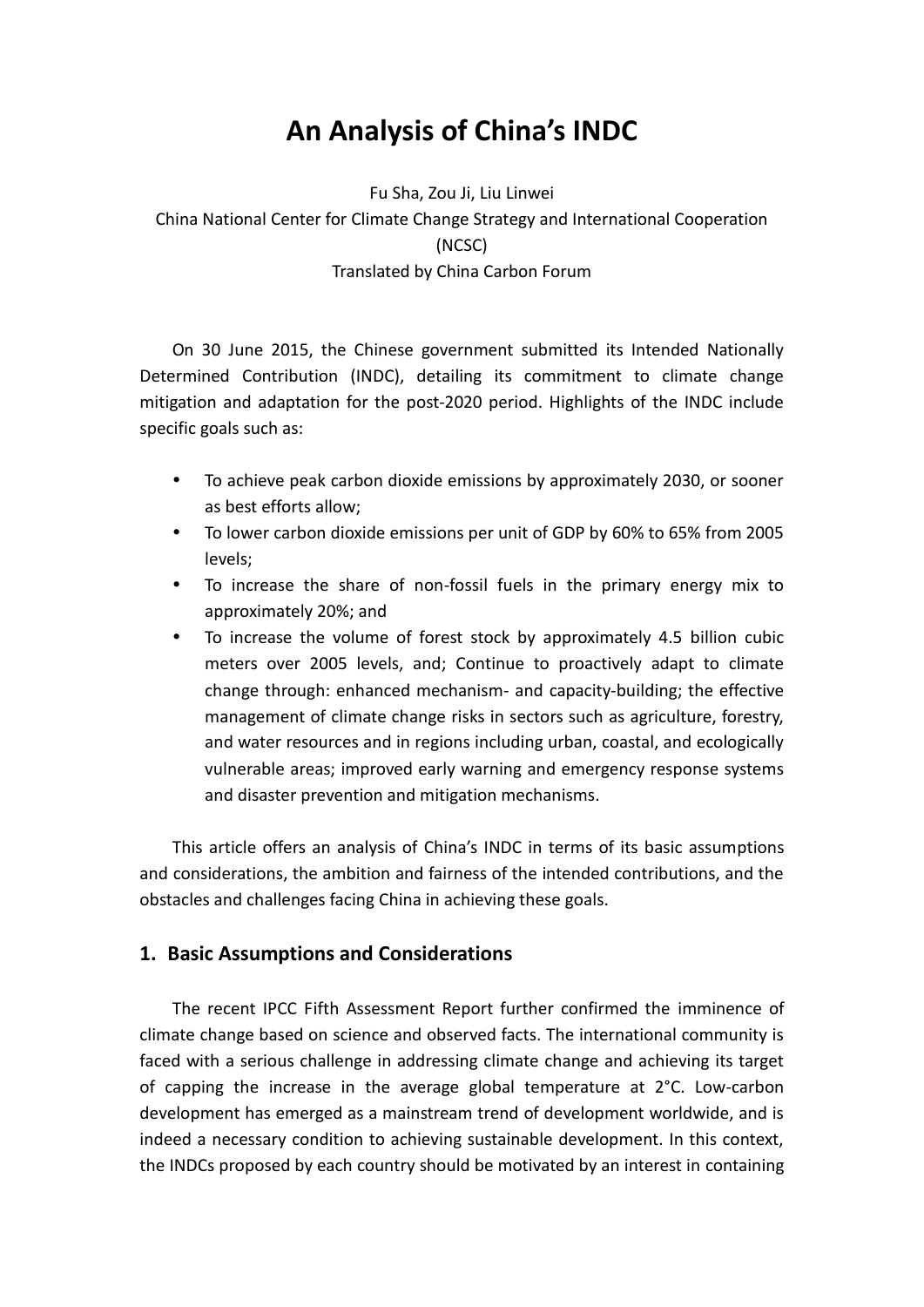the risks of climate change and actualizing equitable opportunities to achieve sustainable, low-carbon development.

Even though China has become the largest carbon emitter and the secondlargest economy in the world, its main development indicators and the ongoing bifurcation of rural and urban economic structures demonstrate the fact that China is still a developing country. This implies significant differences between China and developed countries in terms of their respective stages of development, development needs, historical responsibilities, and over capacity. China's foremost strategic priorities continues to focus on poverty alleviation, increasing incomes, bolstering social security, expanding coverage of public services (including infrastructure), and generally raising the standard of living. Meanwhile, China's traditional input-heavy growth model is no longer sustainable. Constrained by limited resources and environmental pressures, China risks falling into the "middle-income trap." China must therefore seek an innovative new path of development and upgrade its growth model to a "new normal": shifting the drivers of growth from the quantity of input to the efficiency of input; reducing dependence on energy, resources, and environmental inputs; cultivating new growth points and competitive advantages; and adopting a low-carbon, efficiency-focused path of development.

**The system of indicators underlying China's INDCs reflects the need for transformation and innovation in China's model of development; these indicators include an intended time target for peak emissions and quantitative indicators designed to evaluate carbon efficiency (including targets for carbon intensity, share of non-fossil fuels, and carbon sinks). China is committed to changing its path of development; exploring innovative, sustainable and low-carbon models that differ from the traditional development pathways of both the US and the EU; and creating the technological, financial, and other conditions necessary to achieve this transformation.** 

China's INDC also contains a range of implementation measures and policies designed to mitigate existing climate change risk and fulfill the INDC's mandate across mitigation, adaptation, financing, technology development and transfer, capacity building, and transparency. China's INDC also calls for broadening and deepening south-south cooperation on climate change, including the establishment of a fund for south-south climate cooperation.

#### **2. Ambition and Fairness of Contributions**

On the whole, the INDC demonstrates China's overall determination to take serious action on climate change, control greenhouse gas emissions, strengthen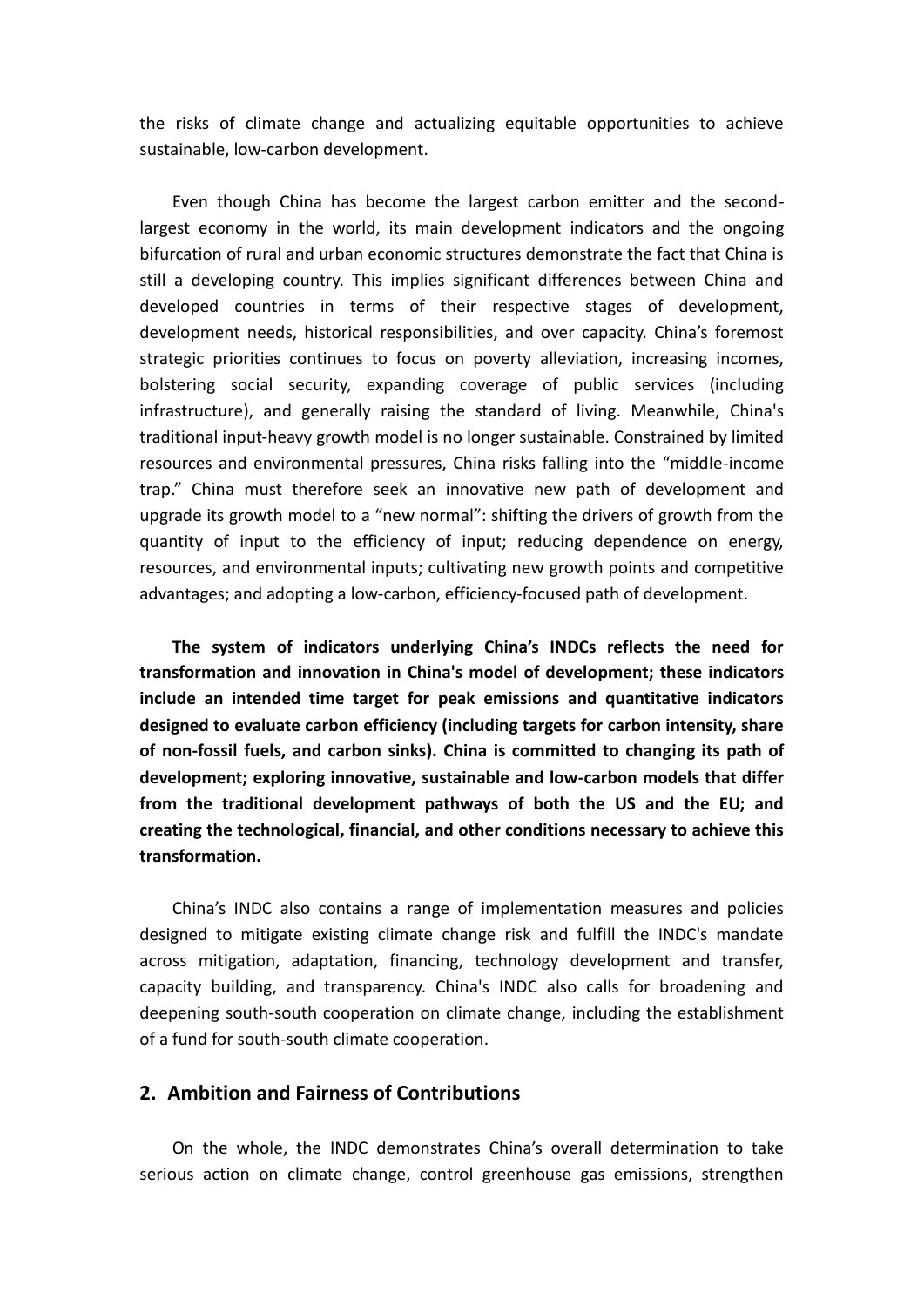adaptation capacity, and actively engage in global governance, including the acceptance of reasonable international commitments.

# **A. The implementation of China's INDC will promote economic decoupling from carbon emissions.**

As can be seen from Table 1 and Figure 1, economic growth is the major contributor to the increase in China's carbon dioxide emissions. Relative to 2005, China's GDP per capita will grow 3.2x, 5.2x and 11x by 2020, 2030, and 2050, respectively. Implementation of the INDC can contain the increase of China's energyrelated  $CO<sub>2</sub>$  emissions over the same time period to 1.8x, 2x and 0.84x, respectively. This indicates a decoupling between China's economic growth and carbon emissions; that is, the economy's dependence on carbon will be reduced, creating more favorable conditions for the transition toward a low-carbon path of development.

The major reason for the decoupling will be the decrease in energy intensity per unit of GDP (which in turn will benefit from industrial restructuring and improved energy efficiency) and the decarbonization of China's energy mix. By 2030 and 2050, China's energy intensity per unit of GDP will drop roughly 57% and 82%, respectively, relative to 2005 levels, while its carbon intensity per unit of energy will drop by 20% and 61%, respectively.

In particular, during the period of 2005 to 2020 and the period of 2020 to 2030, the contribution from decreasing energy intensity will be more significant than the decarbonization of the energy mix. From 2030 onward, the contribution from the decarbonization of energy will become more pronounced.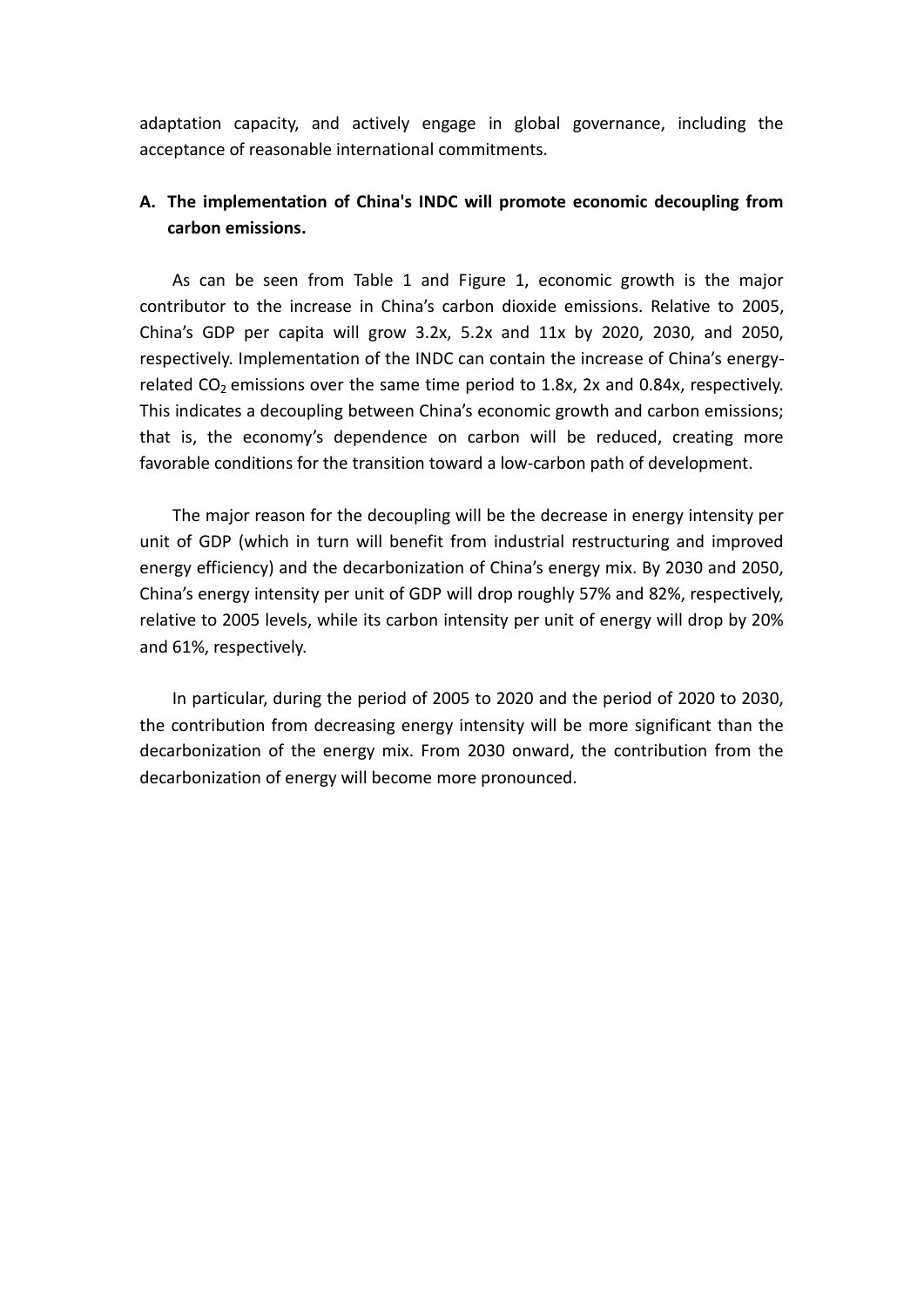|                                         | 2005 | 2010 | 2015 | 2020 | 2030 | 2040 | 2050 |
|-----------------------------------------|------|------|------|------|------|------|------|
| Population                              | 100  | 103  | 105  | 108  | 112  | 112  | 111  |
| GDP per capita                          | 100  | 166  | 235  | 321  | 517  | 783  | 1103 |
| <b>Energy intensity per unit of GDP</b> | 100  | 81   | 68   | 59   | 43   | 29   | 18   |
| Carbon intensity per unit of energy     | 100  | 98   | 94   | 89   | 80   | 63   | 39   |
| consumption                             |      |      |      |      |      |      |      |
| <b>Energy related CO2 emissions</b>     | 100  | 135  | 158  | 182  | 201  | 158  | 84   |

#### **Table 1 Major factors in implementation of China's INDC (2005=100)**

Sources: Data of 2005 and 2010 are from *China Statistical Yearbook*, *China Energy Statistical Yearbook* and China's official review of target completion. Data after 2015 is developed based on INDC scenario study results calculated by the PECE model of NCSC and Renmin University of China.



**Figure 1-1 Change of major driving factors after the implementation of INDC in China (2005 = 100)**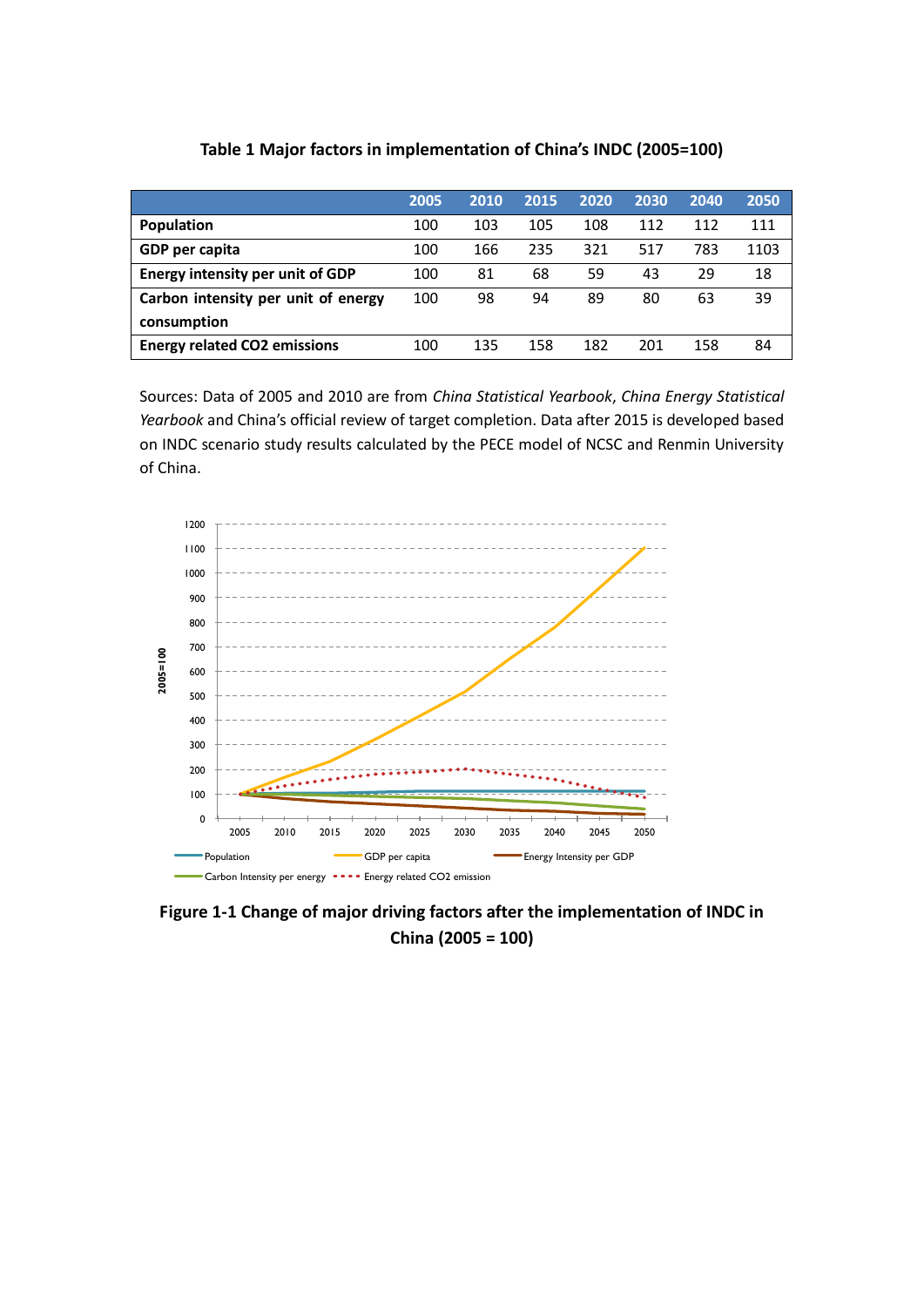

**Figure 1-2 Decomposition of the change in China's energy–related CO2 emissions** 

Sources: Data of 2005 and 2010 are from *China Statistical Yearbook*, *China Energy Statistical Yearbook* and the China's official review of target completion. Data after 2015 is developed based on INDC scenario study results calculated by the PECE model of NCSC and Renmin University of China.

## **B. China's post-2020 emission reduction efforts will be stepped up considerably beyond its current 2020 commitments.**

Table 2 demonstrates that the annual rate of decline of China's  $CO<sub>2</sub>$  emissions intensity will accelerate from 3.9% in the 2005-2020 period to 4.4% in the 2020-2030 period, with the potential to reach 6.3% in the 2030-2040 period and 9.2% in the 2040-2050 period. Meanwhile, China will speed up the building and deployment of non-fossil energy projects to secure growth in non-fossil energy sources. By 2030, China's installed capacity of non-fossil power is expected to increase by approximately 900 gigawatts from 2014 levels, an increase roughly equivalent to the country's total installed thermal power capacity in 2014, and much higher than expected U.S. and European increases over the same period (see Figure 2). Average annual installation of non-fossil capacity will increase from 41.5 gigawatts per year in the period from 2005-2020 to 62.8 gigawatts during 2020-2030, and to 90 gigawatts in the 2040-2050 period.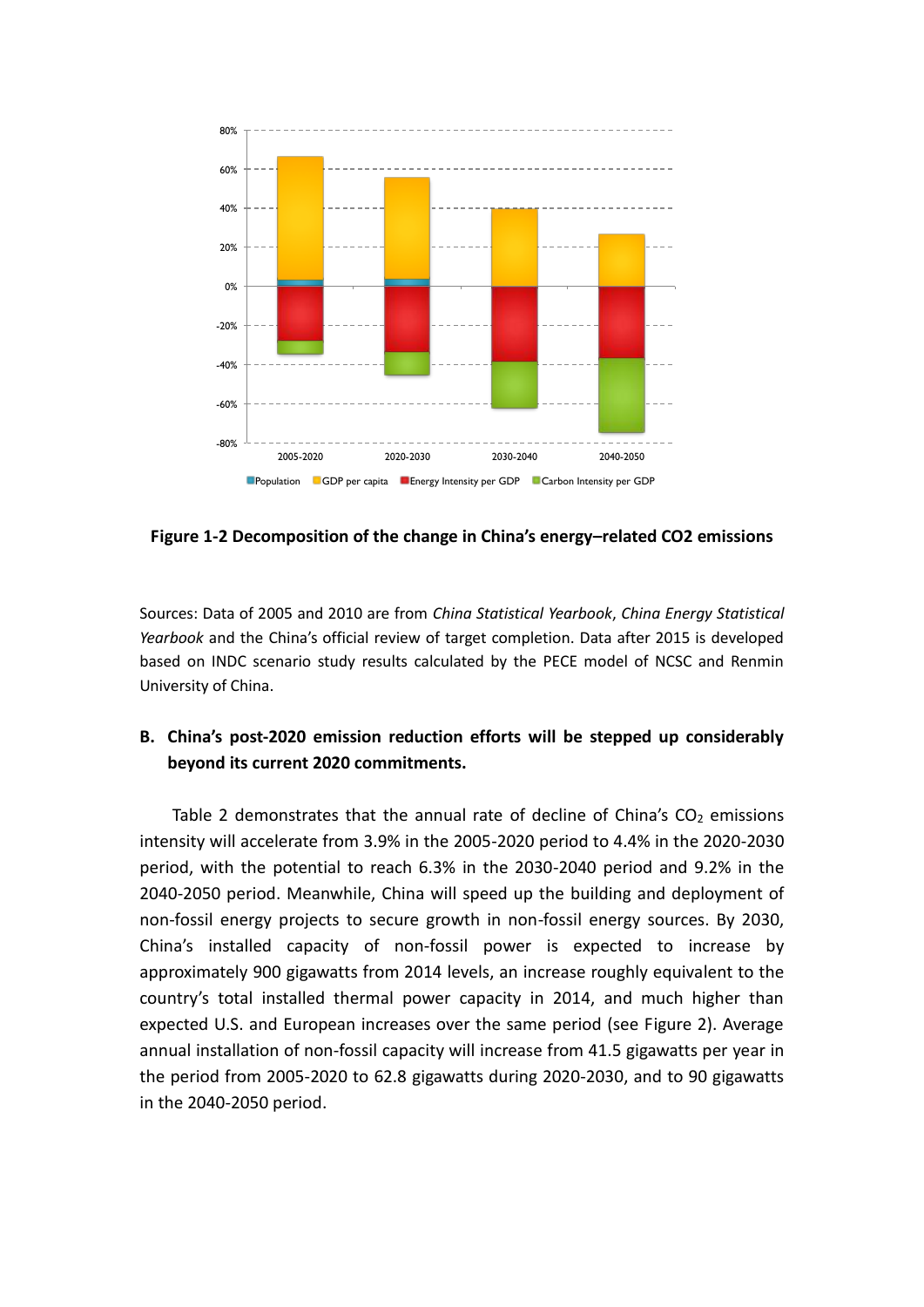# **Table 2 China's Efforts to Reduce Carbon Intensity and Develop Non-fossil Sources of Energy**

|                                                  | 2005-20 | 2020-30 | 2030-40 | 2040-50 |
|--------------------------------------------------|---------|---------|---------|---------|
| Annual average rate of decrease of CO2 intensity | 3.9%    | 4.4%    | 6.3%    | 9.2%    |
| (per unit of GDP)                                |         |         |         |         |
| Annual average new installed capacity of non-    | 41.5    | 62.8    | 79.6    | 90.1    |
| fossil power                                     |         |         |         |         |
| generation (GW) (breakdown below)                |         |         |         |         |
| Wind power (GW)                                  | 13.9    | 23.0    | 31.0    | 35.0    |
| Solar power (GW)                                 | 7.0     | 24.5    | 33.0    | 40.8    |
| Nuclear power (GW)                               | 3.4     | 9.0     | 9.3     | 10.5    |

Sources: Developed based on INDC scenario study results calculated by the PECE model of NCSC and Renmin University of China. The carbon intensity and non-fossil target in 2020 are calculated as 45% and 15%, and in 2030 as 65% and 20%, respectively.



# **Figure 2 US, EU, and China changes in non-fossil generation capacity (2014 vs. 2030)**

Source: Developed based on INDC scenario study results calculated by the PECE model of NCSC and Renmin University of China. U.S. and EU data are from *World Energy Outlook 2015 Special Report* by IEA, covering the change by 2030 over 2013.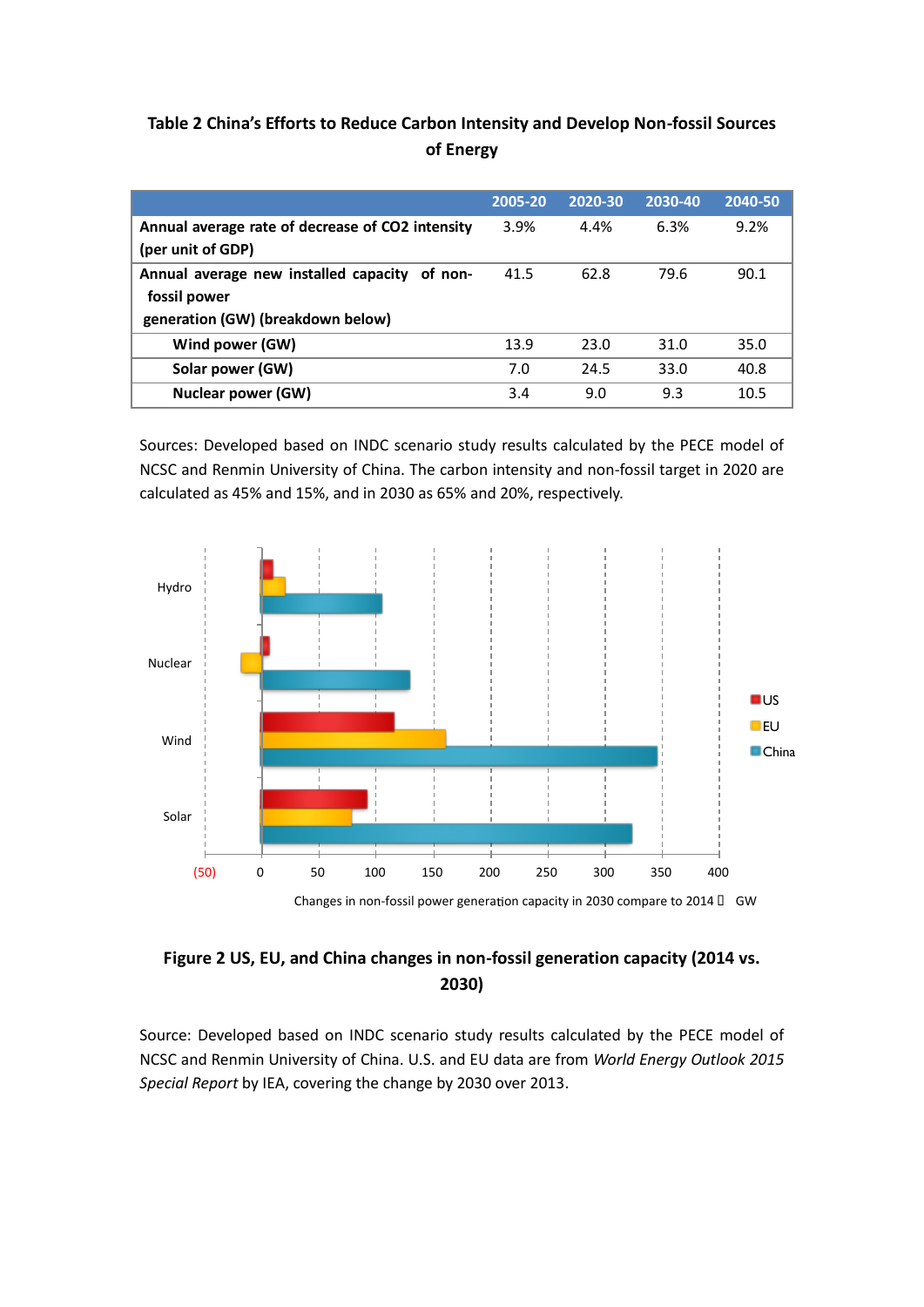# **C. As a second-mover developing economy, China has – through the implementation of its INDC targets – the potential to transition to a less carbonintensive mode of development, causing emissions to peak lower and earlier than more developed countries.**

Historical  $CO<sub>2</sub>$  emissions trajectories of major economies form a Kuznets curve (an inverted 'U' curve) relative to economic development, i.e., as GDP per capita increases,  $CO<sub>2</sub>$  emissions per capita rise to a peak point and then drop. Although the height of that peak varies from country to country, all economies appear to conform to this trend of an emissions "rise before a fall."

Most major developed countries' per capita  $CO<sub>2</sub>$  emissions peaked at 10-22 tons when per capita GDP reached 20,000-25,000 USD (in 2010 price levels). Yet according to China's INDC targets, per capita  $CO<sub>2</sub>$  emissions could peak at approximately 8 tons at a time when China's per capita GDP will likely be only 14,000 USD. This could be a major highlight of China's status as a second-mover developing economy. Considering China's position as the "world's factory" and its abundance of coal resources, it is likely that the peak values of consumption-based emissions and energy use will be lower than those of developed countries.



**Figure 3 Trajectory of GDP and CO<sup>2</sup> emissions per capita of major economies**

Data sources: only contains energy-related  $CO<sub>2</sub>$  emissions. Data of historical  $CO<sub>2</sub>$  emissions from 1960 to 2012 is quoted from CDIAC. Population and GDP information are cited from the World Bank. Data after 2012 is calculated based on INDC targets of each economy.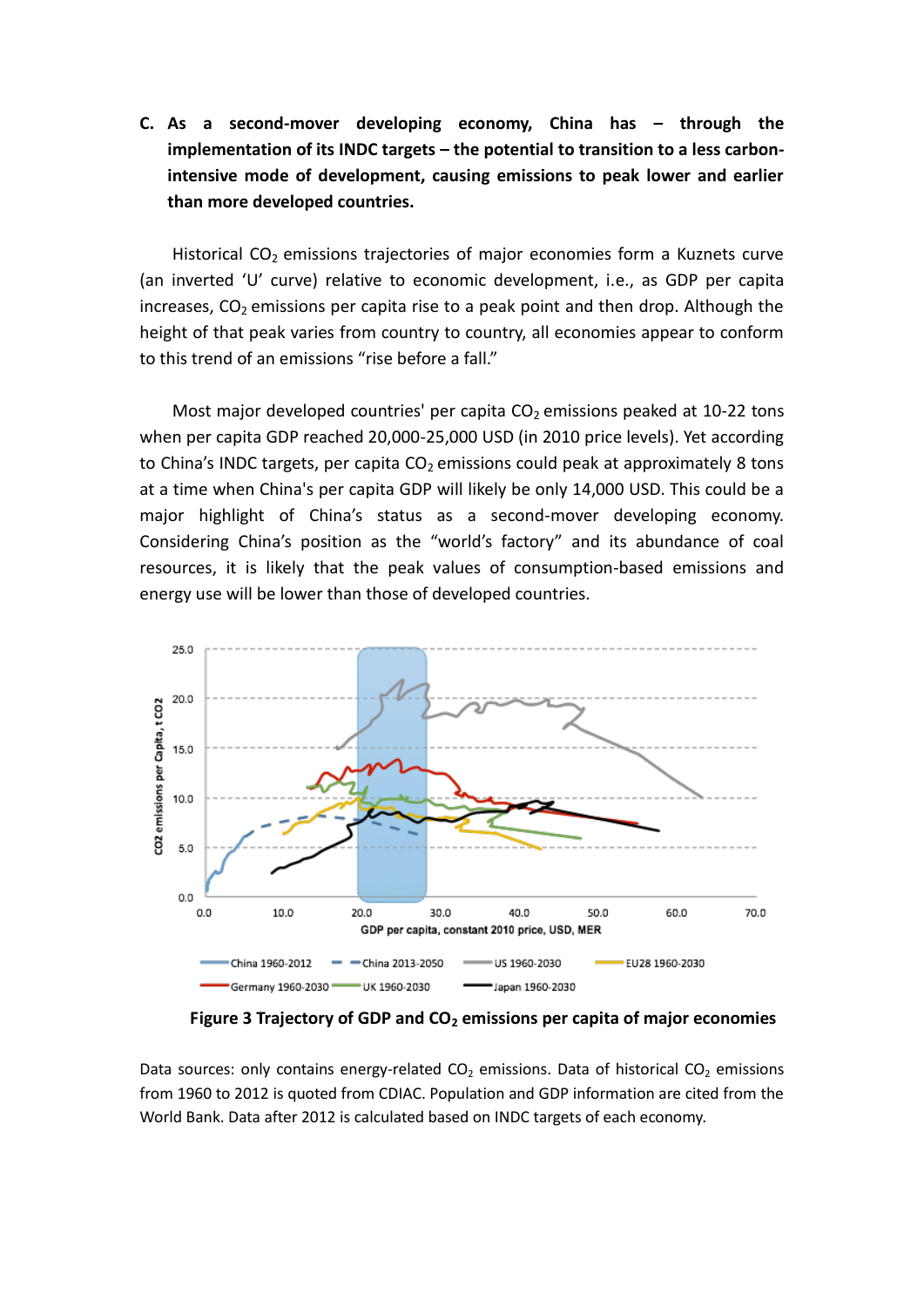# **D. If China can realize the 2030 targets proposed in the INDC, it will lay a solid foundation for the achievement of the global goal of limiting temperature increases to within 2°C.**

The recent IPCC Fifth Assessment Report includes a series of forecast scenarios which are consistent with China's actual situation and which have a likelihood (of at least 50%) of limiting global temperature increases to within 2°C. The emission reduction requirements for China in these scenarios are largely consistent with the targets set by China's INDC. A key determinant will be whether China can accelerate the pace of decarbonization after passing peak carbon in 2030; if so, it is possible that China's long-term development can be aligned with the international goal of limiting the increase in average global temperature to below 2°C. In Figure 4, the dotted lines—which simulate emission footprints under the INDC scenario (before and after energy data readjustment)—fall right into the range (in purple shade) of multiple IPCC AR5 scenarios which are both consistent with the 2°C temperature goal and are realistic given China's current situation. Since China's INDC contains detailed arrangements for technology, financing, policy mechanisms and capacity building, and is designed to avoid the lock-in effect of urbanization, infrastructure construction and high-carbon industry through improved urban spatial planning and administrative limits on energy-intensive industries, it is fair to conclude that the successful implementation of the INDCs would enable China to make significant progress in improving its development approach, consolidating public support, refining policy and institutions, building a reserve of technical and innovative reserves, capital stocks and flows, and comprehensive and specialized capabilities. This progress would lay a solid foundation for accelerated transition in the post-2030 period.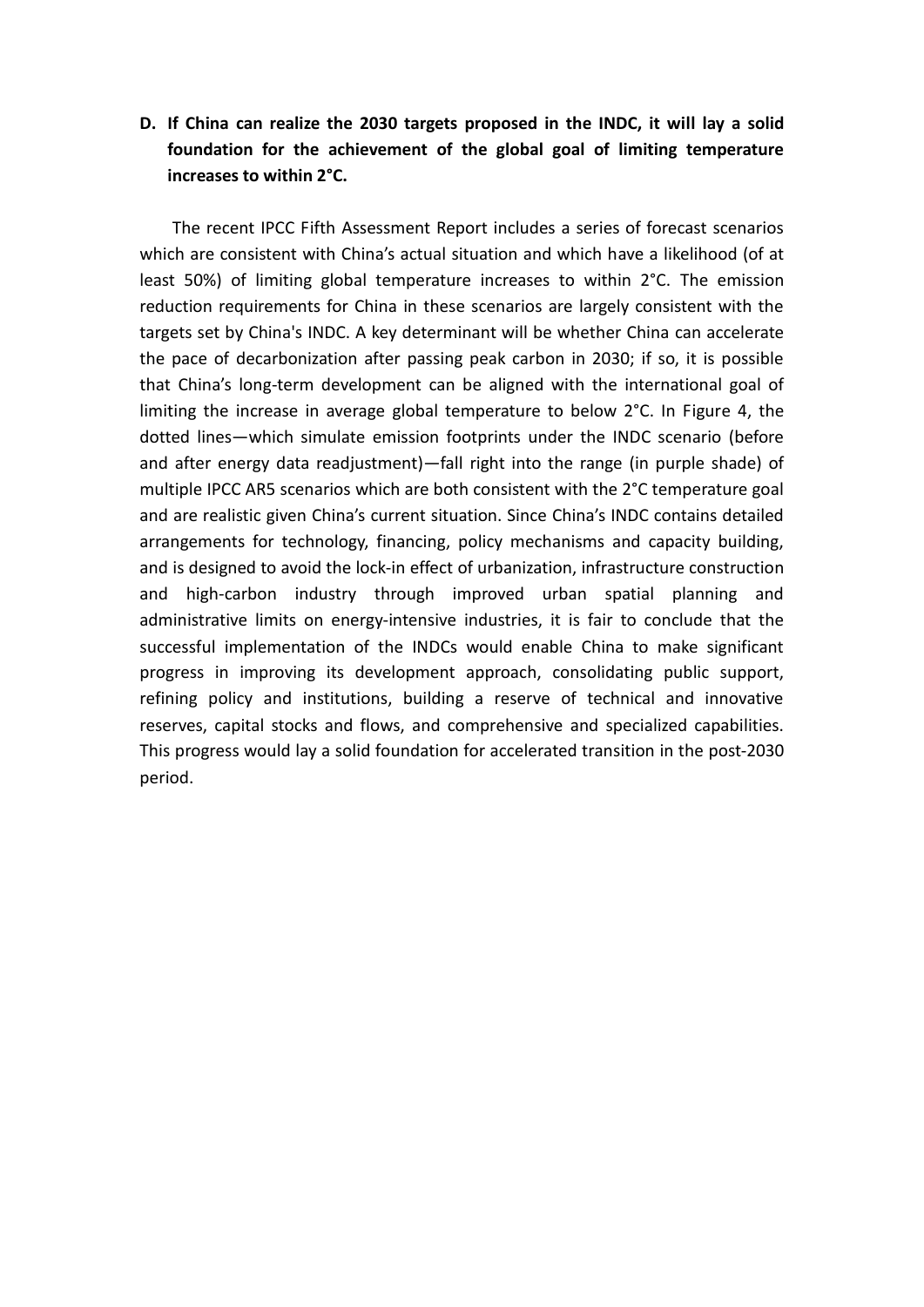

**Figure 4 Relation between China's INDC scenario and IPCC 2°C Scenario**

Note and sources: the purple shade stands for a range of multiple possible scenarios from the IPCC AR5 scenario database (more than 50% probability of achieving 2°C goal) that are feasible given China's current situation, including scenarios developed by global models like GCAM, IMAGE, MERGE, MESSAGE, POLES, REMIND, TIAM-ECN, WITCH, etc. Scenarios with 2010 and 2015 emission levels which differed significantly from China's actual emissions levels were removed. The yellow dotted line stands for China's emissions trends when implementing INDC targets (without consideration of Chinese energy data adjustment in 2014), calculated with the PECE model developed by NCSC and Renmin University of China. The red line describes a rough trend taking into consideration the Chinese energy data adjustment in 2014. To make the data comparable with global data, the  $CO<sub>2</sub>$  emissions include energy-related  $CO_2$  emissions plus  $CO_2$  emissions from cement production.

#### **E. Implementation of the INDC can keep China's cumulative emission levels (through 2030) at a lower level than both the US and EU**

The IPCC Fifth Assessment Report confirmed the approximate linear relationship between global warming and cumulative emissions. As demonstrated in Figure 5, various developed countries reached their peak periods of GHG emissions between 1850 through 1990. During that period, the process of industrialization itself was marked by high levels of GHG emission. In China,  $CO<sub>2</sub>$  emissions grew sharply since the mid-20th century, in particular from the rapid industrialization during the period of 'reform and opening', which begin around 1980. Under the INDC targets, China's cumulative energy-related  $CO<sub>2</sub>$  emissions (through 2030) will remain lower than those of the US and the EU (at that time, the ratio of cumulative energy-related  $CO<sub>2</sub>$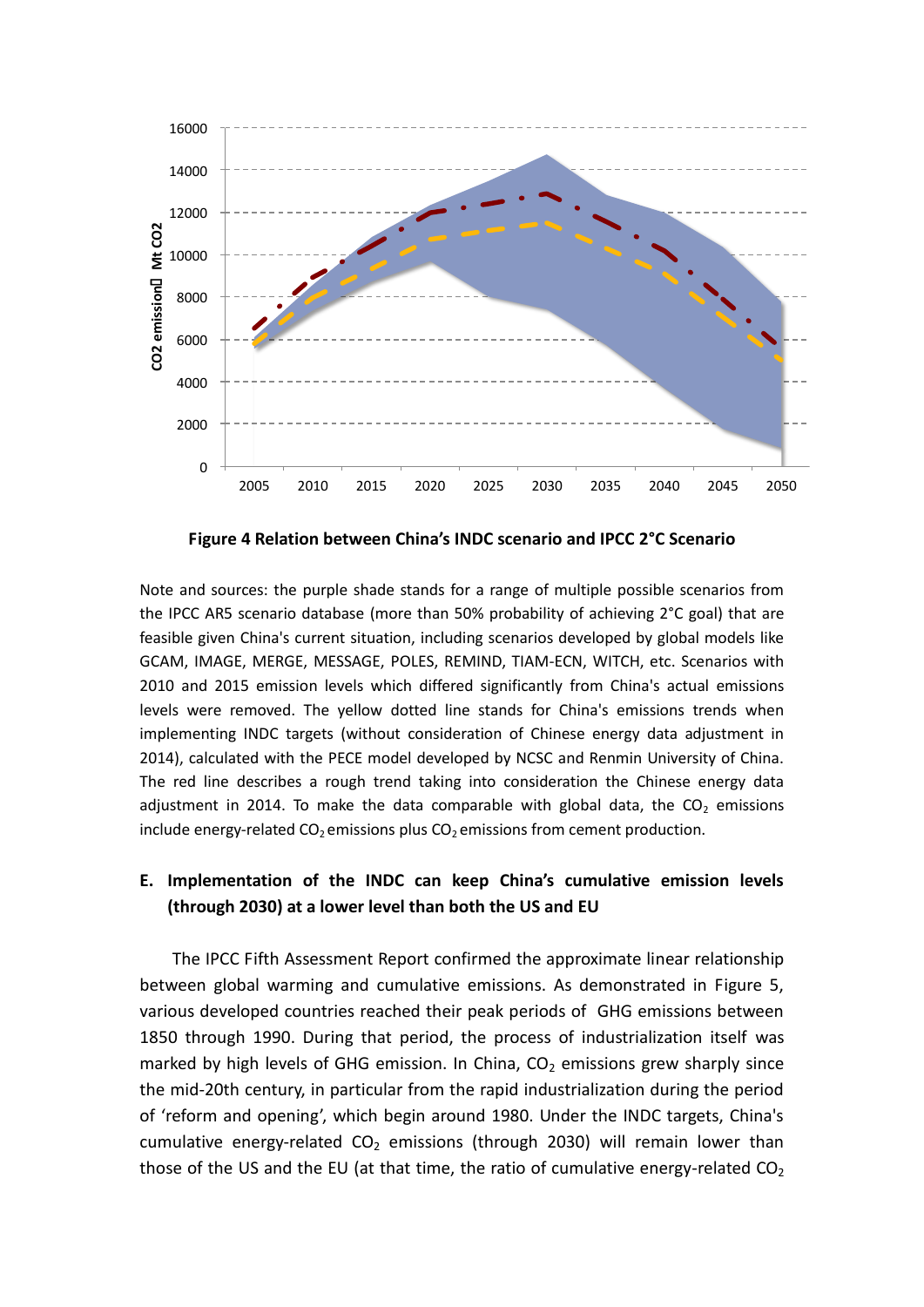emissions among US, EU and China will be 1.4:1.2:1.0). China's 2030 cumulative may even be lower than the US and EU's current (1751-2012) cumulative emission levels. China's cumulative emissions per capita from 1751 to 2030 are also projected to be much lower than the US and EU (by 18% and 30% respectively).



**Figure 5-1 Cumulative CO<sup>2</sup> emissions comparing China, US, and EU** 



**Figure 5-2 Cumulative CO<sup>2</sup> emissions per capita comparing China, US, and EU** 

Sources: only contains energy-related  $CO<sub>2</sub>$  emissions. Data of historical  $CO<sub>2</sub>$  emissions from 1960 to 2012 are dran from CDIAC. Population and GDP information are cited from the World Bank. Data after 2012 is calculated based on INDC targets of each country.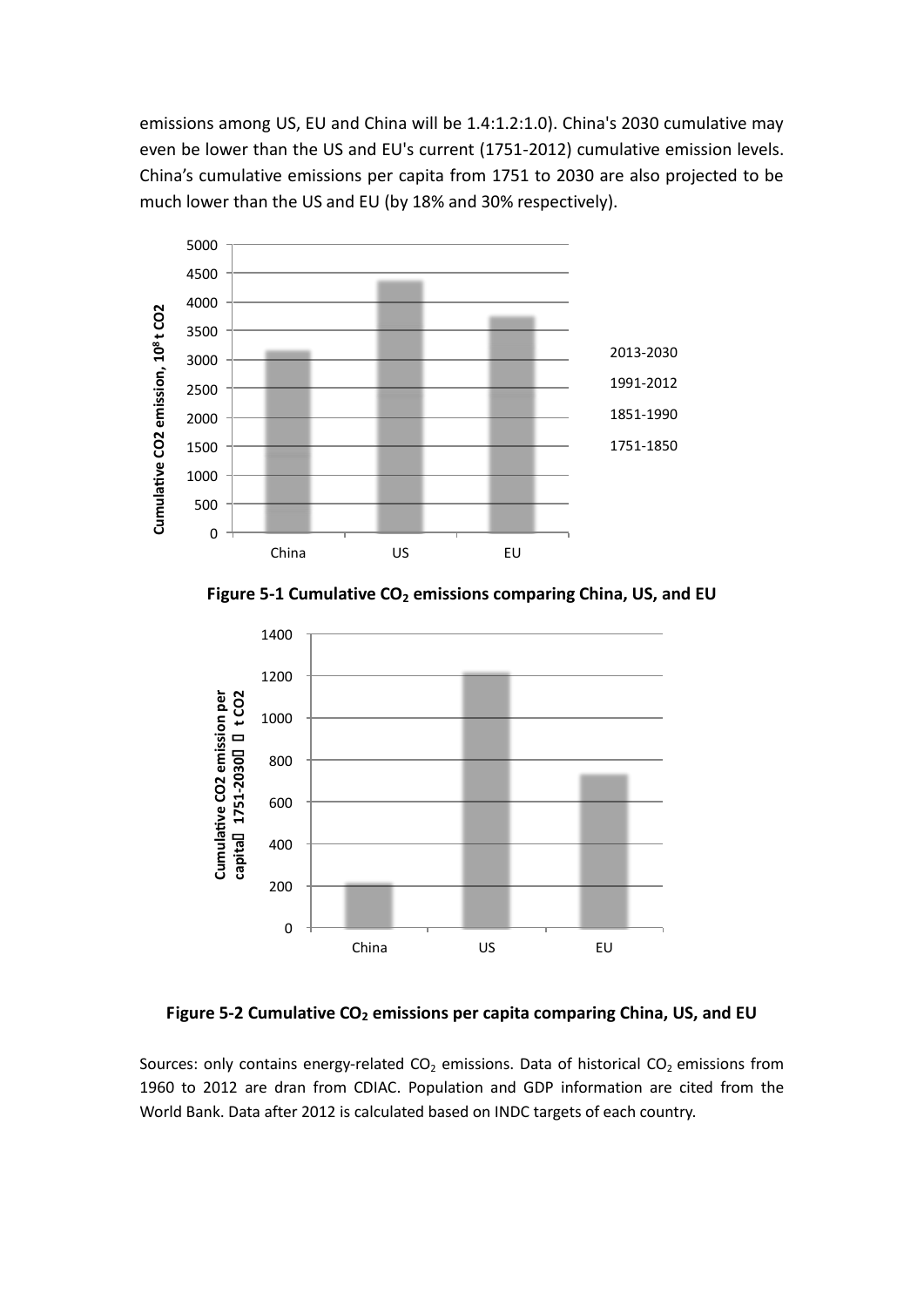**F. China's experience will serve as a demonstration and reference for other developing countries, while offering additional support for developing countries through south-south cooperation initiatives.**

As the world's largest developing country, China's growth serves as a model for many other developing countries. China's transition to an innovative path of development likewise offers a model that other developing countries can follow in pursuing sustainable development. Learning from China's experience, other developing countries can avoid reliance on traditional, high-carbon modes of development and associated lock-in effects, enabling them to embark on new development paths that are more efficient, innovative, and result in less pollution and lower emissions. China's own transition will in turn promote global transition, thereby contributing to the improvement of development modes worldwide.

## **3. Difficulties and challenges facing China in achieving INDC targets**

While China's future development is clearly trending toward low-carbon growth, China will face a number of challenges in achieving its INDC targets, including constraints resulting from China's current stage of economic and social development, its underlying economic structure, and limited natural reserves, energy resources, energy efficiency, technological capacity, institutions and policy, as well as complexities in the international political and economic landscape at large.

- 1. Access to natural resources is a key risk factor in the achievement of China's INDC. Abundant sources of natural gas and other clean energies, for example, will be necessary to replace coal consumption. Securing access to a sufficient and reliable supply of resources and ensuring national energy security while controlling costs will be a major challenge as China seeks to achieve its INDC targets.
- 2. As China is still in the process of industrialization and urbanization, heavy industry sectors such as steel, petrochemicals, construction materials, and equipment manufacturing continue to represent a large portion of the economy. This economic makeup, combined with the scaling up of infrastructure development that comes alongside rapid urbanization, is likely to result in increased energy consumption and carbon emissions. While the Chinese government has committed to rebalancing the economy, the fact remains that industrial restructuring cannot be accomplished overnight, and downward pressure on the economy presents serious challenges to transition.
- 3. As a rising proportion of the Chinese population enters the middle class,